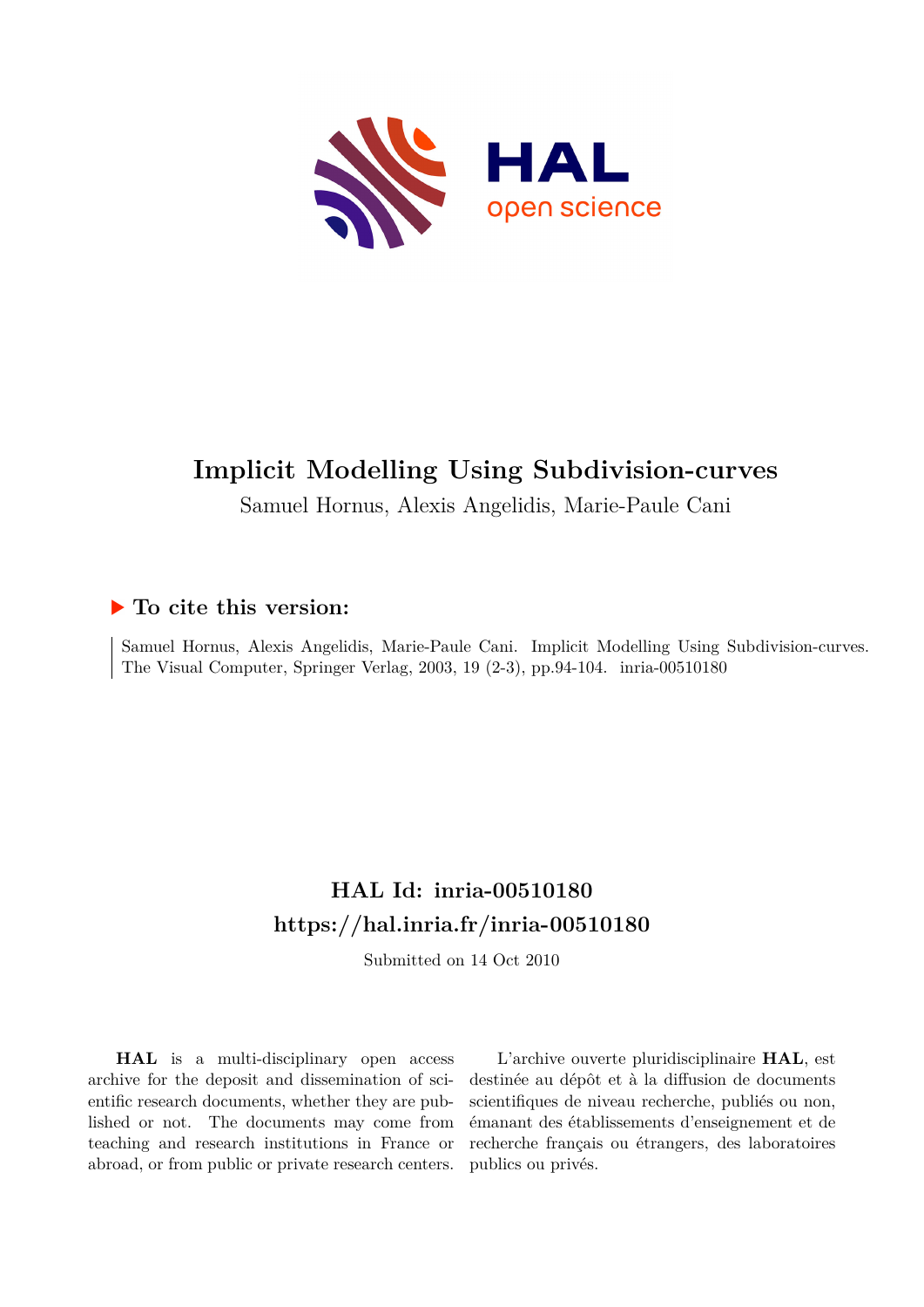## **Implicit Modeling using Subdivision-curves**

Samuel Hornus, Alexis Angelidis and Marie-Paule Cani

iMAGIS<sup>†</sup>-GRAVIR, INRIA Rhône-Alpes 655 avenue de l'Europe, 38330 Montbonnot, France {Alexis Angelidi, Marie-Paule.Cani, Samuel.Hornus}@imag.fr http://www-imagis.imag.fr/Membres/

**Categories and subject descriptors:** I.3.5 [Computer Graphics]: Computational Geometry and Object Modeling– Curve, surface, solid and object representations;

**Additional Key Words and Phrases:** Convolution Surfaces, Levels of Detail, Implicit Surfaces.

## **Abstract**

*To remain an attractive model, skeleton-based implicit surfaces have to allow the design and display of shapes at interactive rates. This paper focuses on surfaces whose skeletons are graphs of interconnected curves. We present subdivision-curve primitives that rely on convolution for generating bulge-free and crease-free implicit surfaces. These surfaces are efficiently yet correctly displayed using local meshes around each curve that locally overlap in blending regions. Subdivision-curve primitives offer a practical solution to the unwanted-blending problem that ensures* C 1 *continuity everywhere. Moreover, they can be used to generate representations at different levels of detail, enabling the interactive display of at least a coarse version of the objects, whatever the performance of the workstation. We also present a practical solution to the unwanted blending problem, used to avoid blending between parts of the surface that do not correspond to neighbouring skeletal elements.*

## **1 Introduction**

Implicit surfaces are defined as the set of points  $P$  verifying an equation  $F(P) = c$ , where F is a scalar "field" function", and  $c$  is a given iso-value. The advantages of this representation are well-known [4] : these surfaces surround a closed volume, whose in-out function eases the computation of intersections along rays or with other objects. Shapes of any topology can be easily created using several primitives that blend their field function contributions. Moreover, local and global deformations can be incorporated in the construction tree.

However, although they have been introduced in Computer Graphics for many years now [2, 16, 26], implicit surfaces are not as popular as parametric surfaces for performing modeling tasks. One of the main problems is the lack of parameterization which makes the interaction with implicit shapes very difficult. The second problem is the high cost, in the general case, of the calculation of the field function that generates the surface. This can be easily understood : the theory tells us that any 3D shape can be represented by a skeleton, defined as the locus of the centers of the maximal spheres included inside the object [1]. This skeleton is a graph of interconnected curves and surface patches. Generating implicit surfaces without unwanted creases and bulges from such complex skeletons requires the use of convolution, which is known to be computationally expensive [5, 21].

This paper presents a solution to the interactive modeling and display of implicit shapes whose skeletons are graphs of branching curves. As shown in [24], this restricted set of skeletons still covers a number of useful cases. Our solution relies on convolution surfaces and on levels of detail (LOD) for defining subdivision-curve implicit primitives that can be displayed at interactive rates. A previous version of this work appeared in [7]. In this new version, we improve the method by defining a kernel that provides a closed-from solution for convolution surfaces that have a varying radius along their skeleton. We also describe the use of our method in an interactive modelling software, where the user can create and edit implicit surfaces defined by subdivision curves, at interactive rates.

Section 2 discusses related works. Our first contri-

<sup>†</sup> iMAGIS is a joint project of CNRS, INRIA, Institut National Polytechnique de Grenoble and Université Joseph Fourier.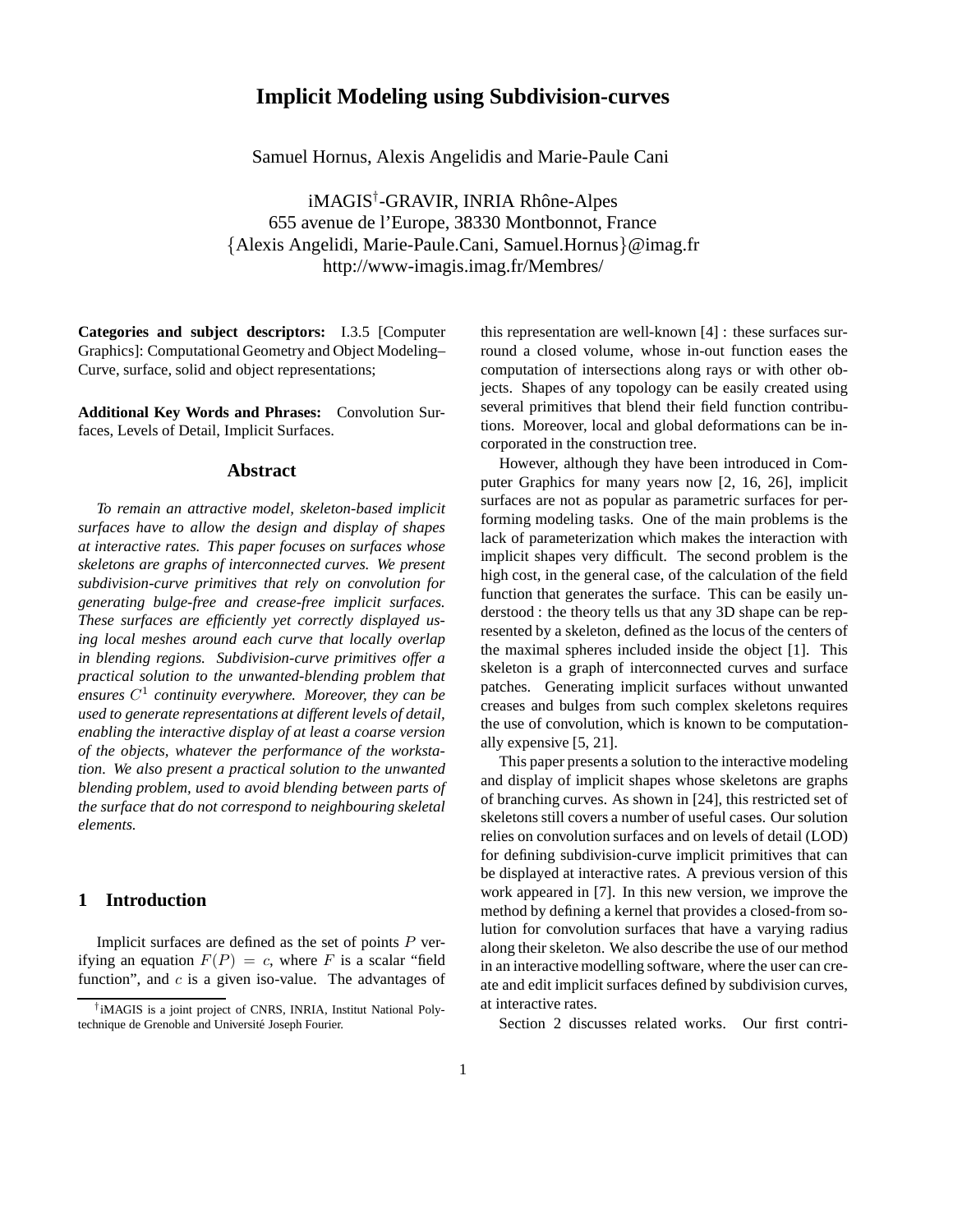bution, described in Section 3, is the presentation of the subdivision-curve primitive, which uses convolution for allowing the definition of implicit shapes at different levels of detail. In the same section, we also present an efficient convolution kernel for fast rendering of the implicit surface. Section 4 discusses ways to compute surfaces with varying radius; the second solution we propose is a new closed-form convolution kernel that allow the exact computation of convolution surfaces with varying radius along a skeleton curve, which is a new contribution. Section 5 describes a simple method for the interactive display of blended subdivision-curve primitives, based on locallyoverlapping meshes. Section 6 shows that the subdivisioncurve representation offers a practical solution to the unwanted blending problem, which ensures  $C<sup>1</sup>$  continuity everywhere. Sections 7 presents the integration of these techniques in an interactive modelling software. Section 8 concludes and discusses the possible extensions of this work.

## **2 Related works**

## **2.1 Modeling complex shapes with implicit surfaces**

In implicit modelling, the choice of the most efficient way to model a given 3D shape is a recurring question : What is the most efficient way to model a given 3D shape ? Should we blend a few, complex primitives, or many simple ones ? Should we, rather, define the object using a sampledfield representation ?

#### **2.1.1 Sampled-fields**

A practical solution for avoiding the cost of blending many primitives consists in sampling the field function over a 3D grid. Interpolation can then be used for computing field values anywhere in constant-time. This approach was used in real-time sculpting systems, where the additional field contributions created by simple tool-primitives are progressively incorporated to the sampled-field [14, 11, 13, 18]. However, this representation is not well suited to deformations and animation, since objects would have to be resampled through the grid if they were moved or deformed.

#### **2.1.2 Blending simple primitives**

Among the practical solutions used in implicit shape design, the most common one consists in blending a large number of very simple primitives such as point skeletons, which sum their field contributions. Controlling these points is quite intuitive [2, 16, 26]. However, the number of primitives needed for modelling a given shape can increase to an arbitrarily high value. Rectilinear or planar parts of objects

will only be approximated. As a consequence, point skeletons have been generalized to curve and surface skeletons, which can be done in two ways :

#### **2.1.3 Distance surfaces**

The first way of generalizing point skeletons is the following. The field function generated by a skeleton element  $S$ at a given point  $p$  is defined as the field contribution of the closest point from  $S$  to  $p$ . In this way, any shape can be used as a skeleton, as long as the shortest distance from a point in space to this shape can be computed. However, non-convex skeletons will generate creases in concavities since the closest point on the skeleton suddenly "jumps" from one position to another. Splitting complex skeletons into convex parts is not a solution, since bulges may appear near the junctions. A solution to these problems is provided by the use of convolution surfaces.

#### **2.1.4 Convolution surfaces**

Directly generating implicit surfaces from continuous, nonconvex skeletons requires the use of convolution surfaces [5]. Defined using integrals of field contributions along primitives, convolution surfaces were long considered as very expensive models. The first implementation of convolution surfaces [5] relied on the pre-computation and storage of sampled field values along the skeleton, to be combined with distance information for the query point. This increases efficiency but is an approximate solution, and requires large volumes of memory. An alternative is to find closed-form solutions for integrals. Such solutions were recently given for a number of classical kernels, convolved with a restricted number of simple primitives such as linesegments, arc-curves, or triangles [21]. However, no kernel resulted into a closed-form solution when integrated along a free-form curve or surface.

#### **2.1.5 Complex skeletons and varying radius**

In theory, any 3D object can be entirely defined from a geometric skeleton. This skeleton is called the "medial axis", and is defined as the locus of the centers of the maximal spheres included inside the object. The skeleton can be represented as a graph of interconnected curves and surfaces, along which the radius information is stored. Several methods have been proposed to compute either exact or approximate versions of the skeleton from a discrete representation of the object's surface [1, 24].

Implicit modelling belongs to the reverse approach, since the aim is to generate surfaces by defining and editing their skeleton. As we just saw, there will be no restriction on the modelled shape if the skeleton is a graph of interconnected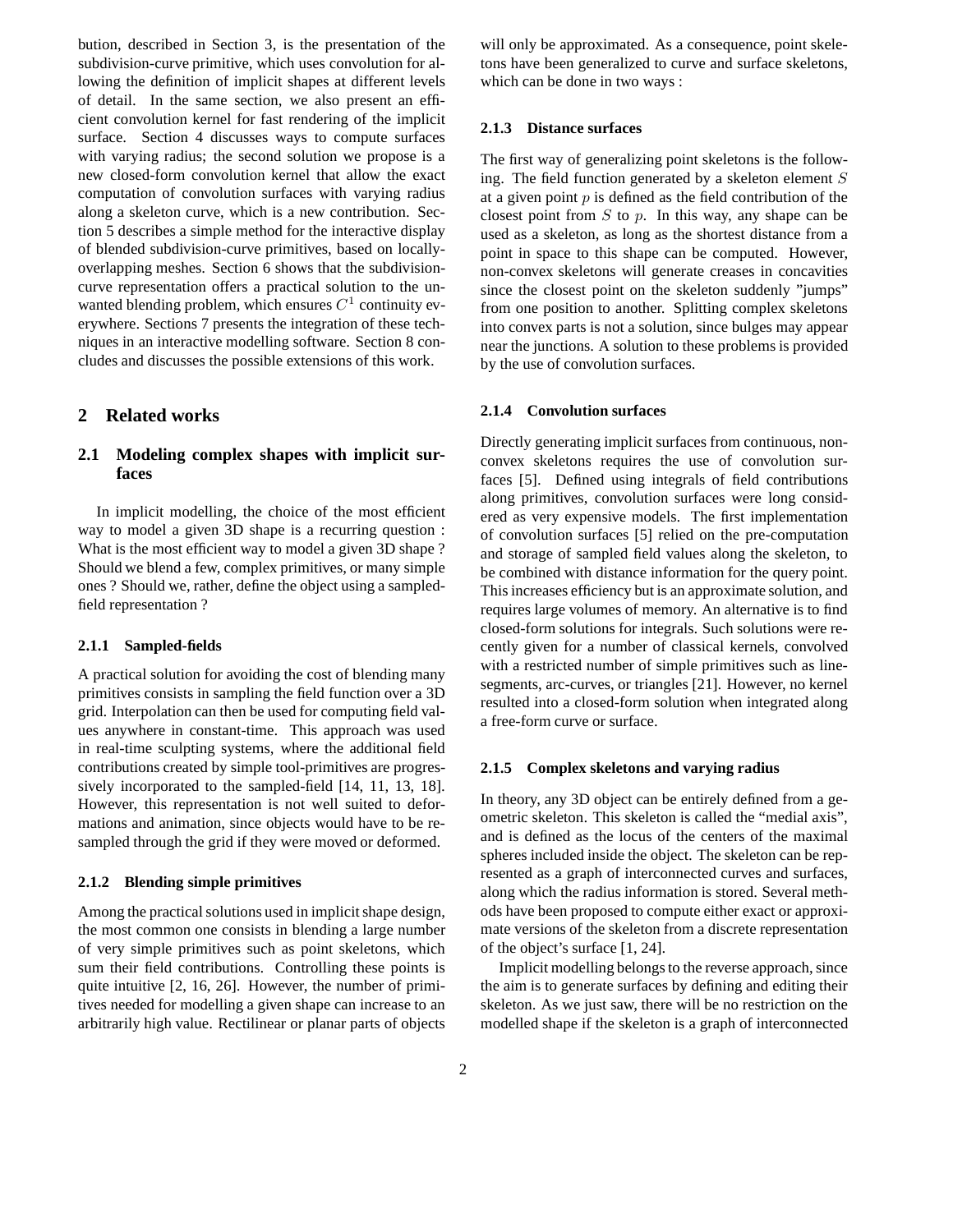curves and surface patches provided with radius information that describe the object's local thickness. The radius information is taken into account by modifying the local strength of the field function along the skeleton.

The method presented in this paper relies on convolution for generating implicit surfaces along such complex skeletons. However, the skeletons we study here are restricted to graphs of branching curves. The possible extension to surface elements will be discussed in Section 8. Defining varying radii hasn't yet been thoroughly studied for convolution surfaces. This paper improves the approximate solutions that were described in previous works [3, 7], by expressing exact convolution in presence of a varying radius.

#### **2.2 Interactive display and levels of detail**

#### **2.2.1 Solutions for interactive display**

The lack of parameterisation has long been an obstacle to the interactive display of implicit surfaces. When only local editing of the shape is performed, real-time visualization can be obtained through incremental polygonisation [11]. However, this yields high memory costs since a huge datastructure has to be stored.

In constructive approaches, alternate methods have been used for displaying very quickly approximated representations of the designed shape. The simplest solution is to display non-blended versions of the primitives [19] or offsets of the skeletal elements [20]. Another solution is to display particles attached to the implicit surface [6, 25].Desbrun [10], rather, generates a piece-wise polygonisation, defined by closed-meshes attached to each skeletal element. Each of the meshes samples the region of the implicit volume where the contribution of the associated element is the highest (this region is called the skeleton's *territory*). Unfortunately, this results in local "cracks" between parts of the surface sampled by different meshes. Moreover, the number of polygons linearly increases with the number of primitives, although lots of these polygons may be hidden inside the implicit volume. This makes the method impractical when a large number of skeletons are used.

Our interactive display method is inspired from this last work. However, it reduces the number of hidden surface nodes by using a single mesh for each curve segment or surface patch in the skeleton graph. Moreover, cracks are avoided by making local meshes locally overlap.

#### **2.2.2 The LOD paradigm**

Regardless of the representation, very complex objects will need an arbitrarily large number of polygons to be displayed. Parametric models cope with this problem using the level of detail (LOD) paradigm: a region of interest (e.g.



**Figure 1.** This figure, extracted from [8], illustrates the use of the interactive display method in [10], in the context of implicit lips made of a series of point-primitives positioned along a curve. Even with fine sampling rates (right), small cracks between local meshes are still visible.

high curvature areas) or an object which is close to the camera will be displayed at a finer resolution than others.

To be better suited to interactive modelling, implicit surfaces should obey to this paradigm : at least a coarse version of a shape should be available for immediate interactive display, and refined versions should be available if needed.

Although already studied in the sampled-field representation [23, 15, 13, 18], the LOD paradigm has never been used, to the authors knowledge, in the constructive implicit modelling framework. In the latter case, the only way to provide levels of detail in the field function definition is to progressively simplify (respectively refine) the skeleton that defines the surface, yielding a more efficient field evaluation (respectively, a more detailed shape). Finding implicit primitives that would provide approximations of a single limit shape throughout this simplification/refinement process is not easy. In particular, the classical distance surfaces cannot be used, since bulges would appear each time an element of the skeleton refines into several smaller elements.

The subdivision-based implicit surfaces presented in this paper are a first solution to this problem since they provide approximations of the modelled shapes at different LODs. The subdivision-curve implicit primitive, described next, was first introduced in our previous work [7]. This paper improves this primitive. Our solution relies on closed-form convolution for generating coherent results when the LOD changes.

## **3 The subdivision-Curve implicit primitive**

This section explains how to generate implicit surfaces of varying radii along free-form skeleton curves and provides methods for computing them at different LODs.

#### **3.1 Using subdivision-curves as skeletons**

As stated earlier, generating an implicit representation at several LODs can be done by refining or simplifying the skeleton. Our basic idea consists of using a subdivisioncurve as a skeleton. Subdivision-curves (see for instance [22]) are limit curves of a series of poly-lines, that are recursively computed using techniques such as "corner cut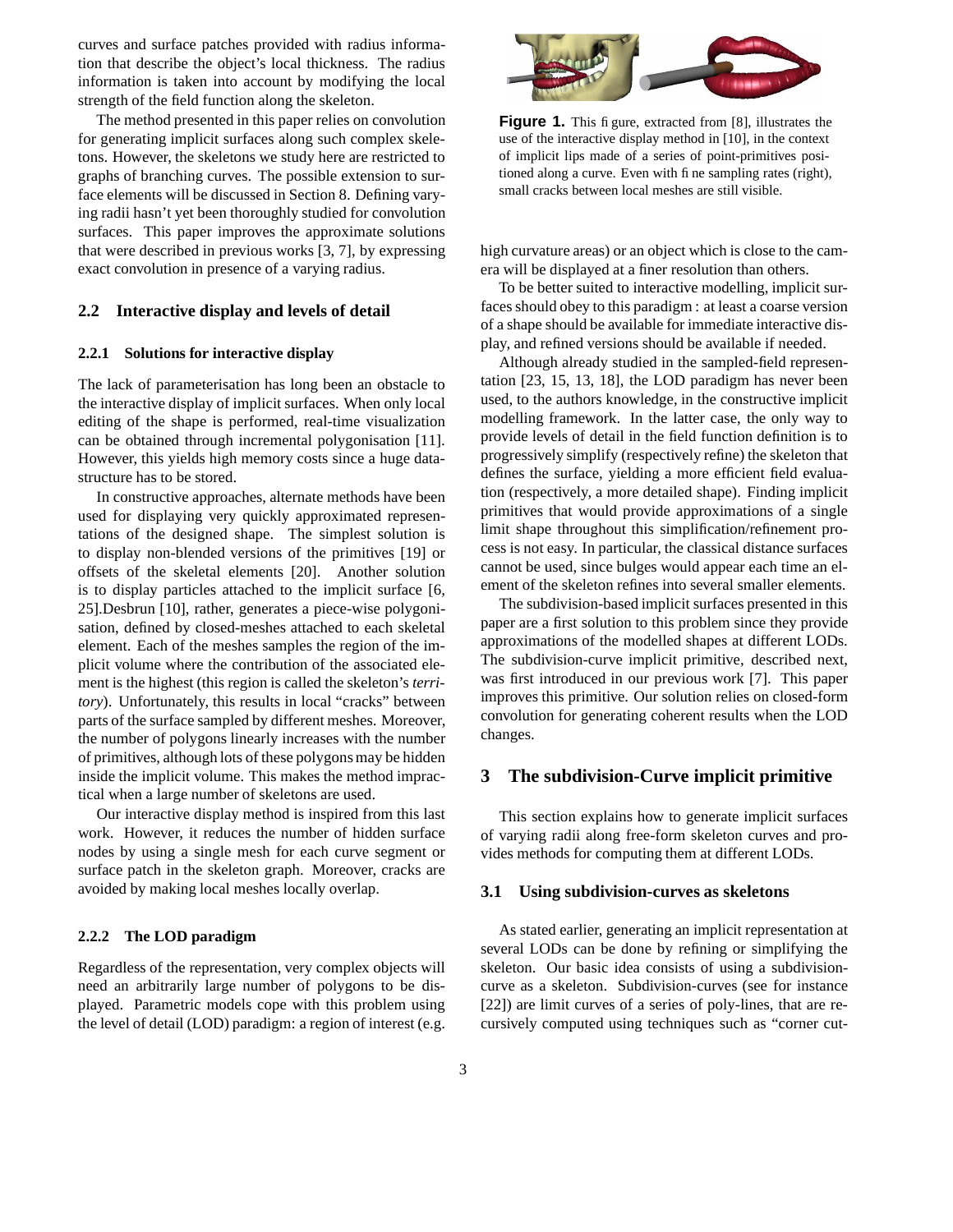ting". These poly-lines provide the LOD representations of the curve we are looking for.

For instance, let us consider curves defined using Chaikin's subdivision mask : The user gives a control polyline  $(c^0) = (c_0^0, ..., c_{m-1}^0)$ . This poly-line can be used as a skeleton to generate a first, coarse approximation of the shape. If a finer representation is required, the line is recursively subdivided. This is done by using :

$$
c_i^j = r_{-1} \dot{c}_{i-1}^j + r_0 \dot{c}_i^j + r_1 \dot{c}_{i+1}^j
$$

where :

$$
\begin{array}{rcl}\n\dot{c}_i^j & = & c_k^{j-1} \text{ if } i = 2k \\
\dot{c}_i^j & = & \frac{1}{2} (c_k^{j-1} + c_{k+1}^{j-1}) \text{ if } i = 2k+1\n\end{array}
$$

If  $(r_{-1}, r_0, r_1) = (0, \frac{1}{2}, \frac{1}{2})$ , the limit curve is an uniform quadratic Bspline. If  $(r_{-1}, r_0, r_1) = (\frac{1}{4}, \frac{1}{2}, \frac{1}{4})$ , the limit curve is the cubic uniform B-spline.

In practice, the user may like to slightly modify this model by defining two kinds of joints in the initial polylines : those that should be smoothed, and those, called "sticking joints", that should remain unchanged. In consequence we are using a modified version of Chaikin's mask, where a control point is replaced by two points only when it is not marked as a sticking joint. Note that we don't split a point if the curvature of the poly-line at this point is below some threshold  $\epsilon$ . See figure 2.



**Figure 2.** A subdivision-curve skeleton. The user defines a coarse version of the graph of curves (left). During refinement, the curves are smoothed (right), except at the "sticking joints", displayed darker, that the user has specified.

### **3.2 Convolution with an efficient infinite-support kernel**

Maintaining a coherent shape for the implicit surface when a subdivision-skeleton refines requires the use of *convolution* for generating the surface. Indeed, thanks to the properties of the integral, convolution surfaces maintain a constant shape when a skeleton primitive breaks into pieces. This allows for an almost continuous variation of the shape during refinements and simplifications.

Subdivision-curve implicit primitives are computed by convolving a poly-line, which is the representation of the subdivision curve at a given LOD, with a well chosen kernel. In order to maintain a reasonable computational time, one may use kernels that provide closed-form formulae when convolved along line segments. The result of convolution with the poly-line is then the sum of contributions obtained from the different line-segments.

In addition to the kernels presented in [21], one may use the following convolution kernel, which provides a particularly simple and inexpensive closed-form solution :

$$
f_S(P) = \frac{1}{d(P, S)^3}
$$

where s is the skeletal point,  $P$  is the query point, and  $d$ denotes the distance. Once integrated along a segment S, this kernel gives<sup>1</sup>:

$$
F_S(P) = \frac{\sin(\alpha_0) + \sin(\alpha_1)}{d(P, H)^2}
$$
 (1)

where  $d(P, H)$  is the distance between P and its projection point  $H$  on the line-segment support, and where the angles  $\alpha_0$  and  $\alpha_1$  are the signed angles ([PH], [PV<sub>0</sub>]) and  $([PH], [PV<sub>1</sub>])$ , respectively (see Figure 3). In practive, the sine in the expression of  $F<sub>S</sub>$  does not need to be computed since:

$$
\sin(\alpha_0) = \frac{(H - P)^T (P - V_0)}{d(P, V_0)^2}
$$

Several of the examples shown in this paper have been generated using this kernel.



**Figure 3.** The field function that results from the convolution of  $1/d^3$  along a line-segment skeleton is based on the distance between  $P$  and its projection point  $H$ , and on the signed angles  $\alpha_0$  and  $\alpha_1$ .

<sup>&</sup>lt;sup>1</sup>In this paper, we use the letter  $f$  for denoting a field value before integration, and  $F$  for denoting the convolved field obtained by integrating the previous one along a given skeleton.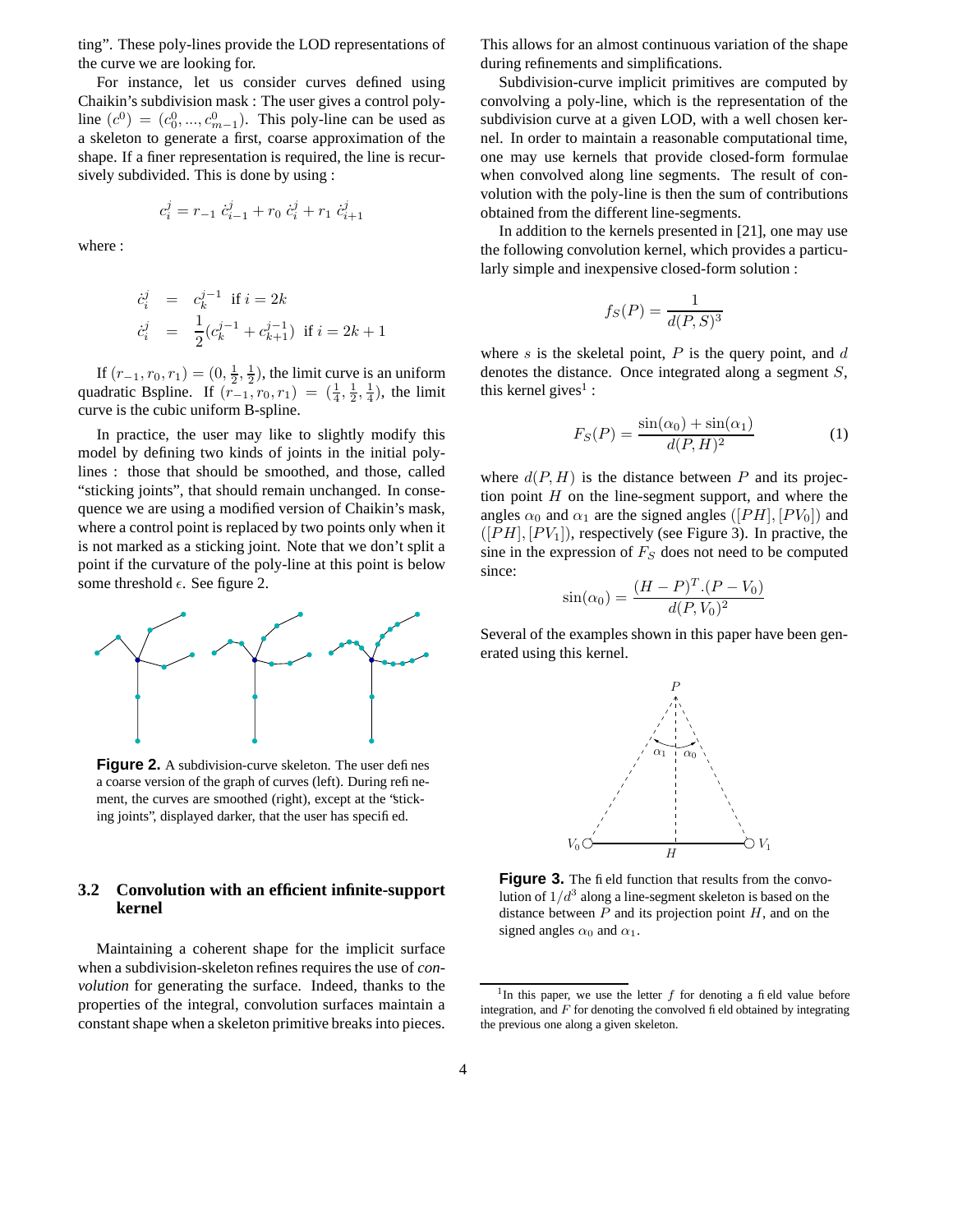#### **3.3 Comparison of kernels**

Computing the field value in equation (1) does not take too many operations, since sine values are easily computed using scalar products. In comparison with the number of operations given for the finite support polynomial kernel in [21], we get :

| Number of operations | ∗ | $+$ or $-$ | sart |
|----------------------|---|------------|------|
| New kernel           |   |            |      |
| Polynomial kernel    |   |            |      |

Numerical experiments showed that the new kernel has about the same performance as the polynomial one.

In practice, the convolution surfaces we use are generated by taking the iso-surface of iso-value  $c = 1$  of the convolved field.

### **4 Convolution surfaces of varying radius**

## **4.1 Specifying a varying radius along subdivisioncurve**

Associating a non-constant radius parameter along a subdivision-curve is easy : the user defines radius values  $r_i$  at the joints of the coarse control polygon that is used for defining the subdivision-curve. These values are interpolated for defining a radius  $r(u)$  at any parameter u along the curve. When the skeleton curve subdivides, new radii are associated to the new vertices using the same subdivision mask as for vertex positions. In the last section, each subdivision curve had a constant radius all along. We now present two solutions to compute a convolution surface with varying radius. The solution presented in the next subsection was first presented in [7]. The one presented in subsection 4.3 is a new contribution.

#### **4.2 An approximate solution**

Classical methods for generating surfaces of varying radius modify the distance  $d(P)$  used in the field function computation, for instance by dividing it by  $r(u)$ , where u is the parameter of the curve point that is the closest to  $P$ (see [3, 12]).

The closed-form field value at point  $P$  given in Equation (1) relies on the distance d to the closest point  $H$  on the segment skeleton. This allows us to generate a surface of a non-constantradius along the skeleton. As stated earlier, the user defines radii at each control point of the skeleton curve, so a radius  $R(H)$  at point H can be interpolated from the radii at the segment extremities.

The surface is set to a varying radius by replacing  $d(P, H)^2$  in Equation (1) by  $D(P, H)^2$ , where :

$$
D(P, H) = \sqrt{2} \frac{d(P, H)}{R(H)}
$$

With this expression, the surface will tend to have the radius  $R(H)$  if P is near the center of a very long primitive, since sine values in Equation (1) then tend to 1. As in conventional convolution models, the local surface thickness is smaller than the specified value near the extremities of a primitive. Moreover, if the user has specified different radius values along a subdivision-curve primitive, the surface thickness will change accordingly along the primitive, since  $R(H)$  changes with the projection point H. Note that to ensure  $C^1$  continuity, we have to keep interpolating  $R(H)$ when  $R(H)$  is growing *and* H pass the end of the current line segment skeletal element. When decreasing,  $R(H)$  is set to zero wherever interpolating it would results in a negative radius.

This solution has the advantage to be fast but does not provide an exact convolution surface : the radius first derivative is not continuous; see Figure 11. In the case of convolution surfaces, the new distance value should be integrated into the kernel *before convolution*, in order to preserve the good properties of convolution surfaces, such as their invariance under skeleton subdivision. Although it is not the case for the approximate solution proposed above, this solution is nevertheless a good approximation, and is useful because of its short computation time.

#### **4.3 Exact convolution with varying radius**

We now present a new kernel that allow exact convolution with a varying radius.

We managed to derive closed-form formulas in the varying radius case for two simple convolution kernels, namely  $f_S(P) = r^2/d(P, S)^2$  and  $f_S(P) = r^3/d(P, S)^3$ . The varying radius  $r$  is defined along the segment using linear interpolation from the values  $r_0$  and  $r_1$  defined at the extremities. The best (i.e. the cheaper) of the two solutions is obtained using

$$
f_S(P) = \frac{r^2}{d(P, S)^2}
$$

Let the origin of parameterisation  $H$  along the skeleton be the projection of point P on it. Let  $V_0$  and  $V_1$ , of respective coordinates  $a_0$  and  $a_1$ , respectively be the farthest and the closest segment extremity from  $P$  (see Figure 4). If  $M$ is a point on the segment  $[V_0V_1]$ , we denote by u or  $u(M)$ the signed distance between H and M, with  $u(V_1) > 0$ . Then the integral to compute is:

$$
F_S(P) = \int_{-a_0}^{a_1} \frac{\frac{r_1 - r_0}{a_1 - a_0} u + \frac{r_0 a_1 - r_1 * a_0}{a_1 - a_0}}{d^2 + u^2} du
$$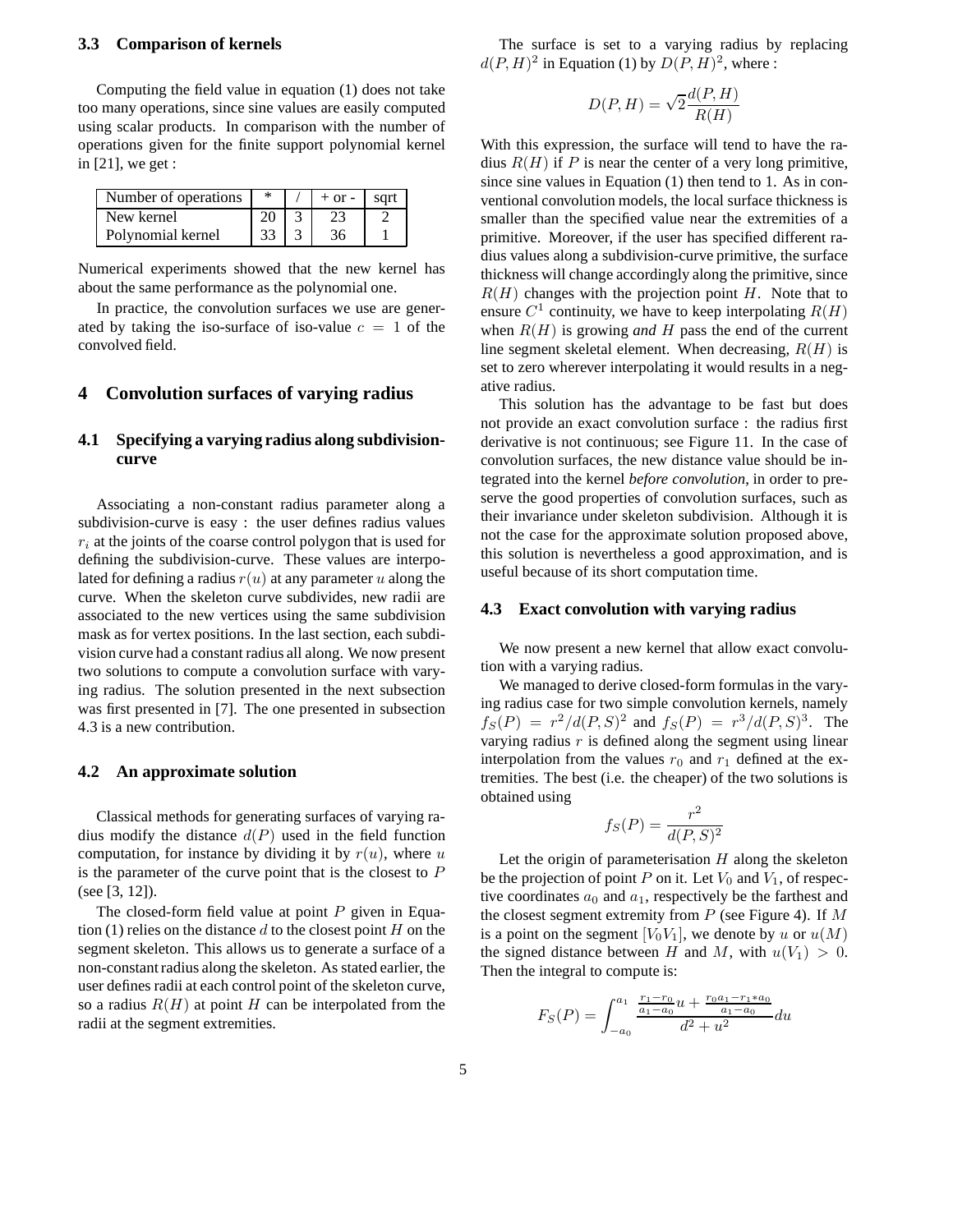which gives the closed-form solution:

$$
F(S, P) = \frac{((d * C - D^2/d) * A + (r_0 - r_1) * D * B + (a_0 - a_1) * C)}{(a_0 - a_1)^2}
$$

where:

$$
A = \arctan(\frac{a_1}{d}) + \arctan(-\frac{a_0}{d})
$$
  
\n
$$
B = \log((a_1^2 + d^2)/(a_0^2 + d^2))
$$
  
\n
$$
C = (r_0 - r_1)^2
$$
  
\n
$$
D = r_0 * a_1 - r_1 * a_0
$$



**Figure 4.** Field function computation when a varying radius is set.

An important feature of this field function is that it *preserves surface smoothness* when different radii are specified along a poly-line. But this kernel suffers from its more expensive computation time. Although a linear variation of the radius has been considered along each line segment, the convolution process, which consists into an integration, produces a surface that is at least  $C^1$  everywhere. A result is shown in Figure 5. Experience shows that our first kernel can be used when we don't need high precision on the sampling surface, e.g. for the designing process, as the final shapes obtained with both kernel are comparable.



**Figure 5.** Example of surface with varying radius.

We do not compare the performance of this kernel with the previous one since it does not use the same class of numerical operations (arctan, log). In practice, this kernel is slower but still usable at interactive rates.

## **5 Interactive display**

The method we use for the interactive display of subdivision-curve primitives is an extension of the adaptive sampling method introduced by Desbrun [10] : Samplepoints are sent along given axes by each skeletal element in order to sample the element's "territory", i.e. the region where its field contribution is larger than the contribution of any other skeletal element. Sample-points may start from a previous position, then converge to the iso-surface, enabling the use of benefits gained from temporal coherence. This feature is essential for increasing efficiency during interactive modeling or animation sessions. This idea of temporal coherence is also very interesting in our subdivision/refinement framework : it will allow sample points to migrate from their previous position when a skeleton refines. However, two problems have to be solved for generating an efficient yet good quality display :

- Associating individual meshes with each skeleton primitive is inefficient for neighboring primitives (see Figure 1).
- Gaps between local meshes appear in Desbrun's method, since sample points are stopped at the limit of their associated primitive's territory.

Our solutions to these two problems are the following : first of all, we generate a single closed mesh around each subdivision-curve primitive. Mesh vertices are attached to specific points on the initial coarse poly-line, and converge to the iso-surface along fixed axes, as was done in [10]. When the subdivision-curve refines, we do not change the attachment of the vertices so that we can dissociate the refinement of the skeleton curves and of the implicit surface polygonisation. This increases the quality of results, as shown in Figure 6, and reduces the number of generated polygons compared to the use of several disconnected meshes as in Figure 1.

Secondly, we avoid discontinuities when several subdivision-curve primitives blend together by extending the region sampled by each mesh: instead of only sampling its primitive's territory, a mesh is set to sample the region of the implicit surface where the parent primitive's field value *plus a given constant* (0.5 in our implementation) is higher that any other contribution. This creates local overlapping regions between neighboring meshes, as shown in Figure 7, thus increasing the visual quality of the interactive display.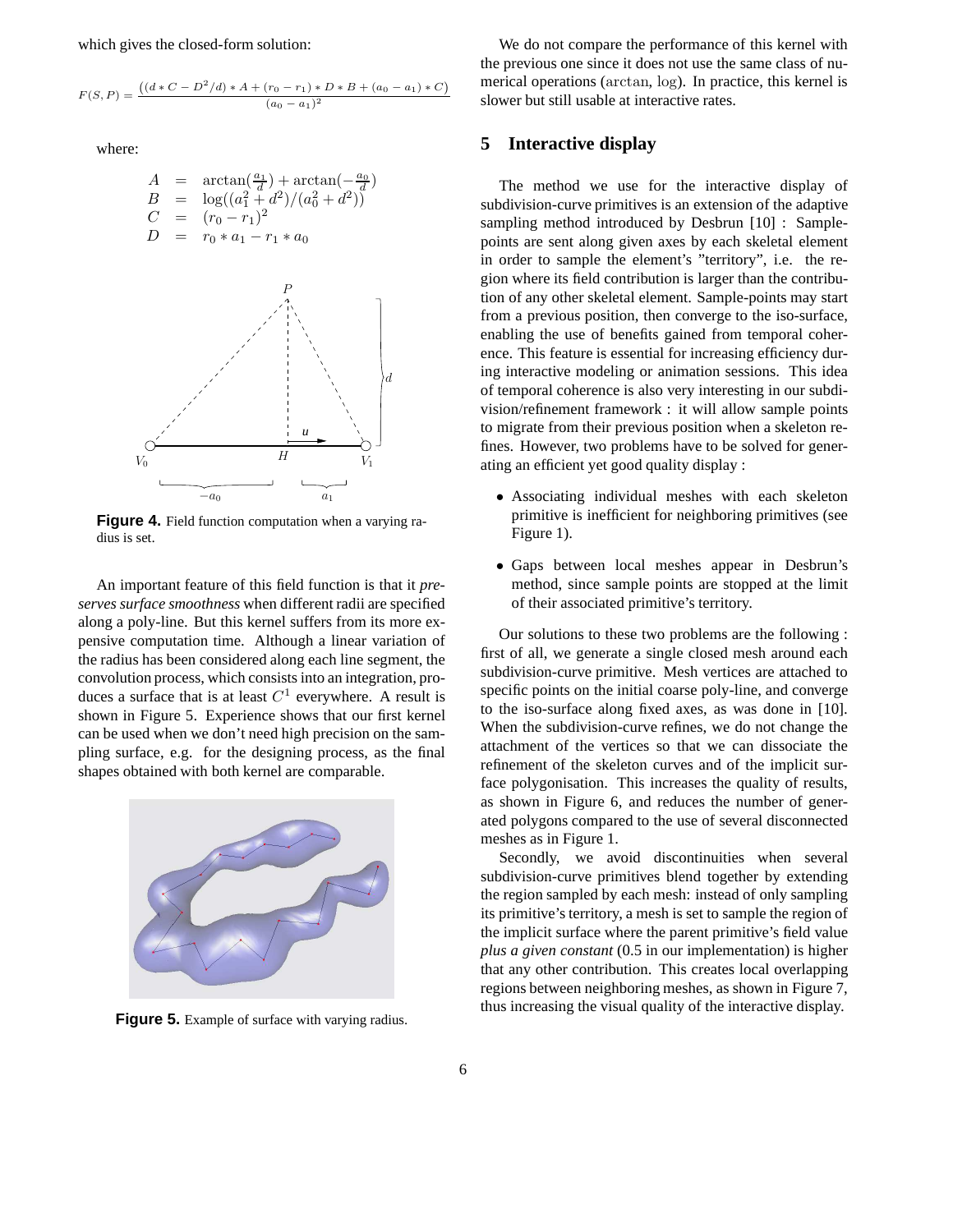

**Figure 6.** Interactive display of a lips model using the subdivision-curve methodology. The skeleton is made of two user-defined control-polylines whose associated implicit surfaces do not blend (left). Our display method associates a closed mesh to each of the curves (center and right). A non-constant surface radius is specified along the lines. The subdivided subdivision-curves are displayed on the right.

## **6 Avoiding unwanted blending with preserved smoothness**

Modeling and animating complex shapes requires the ability to use a restricted blending graph. For instance, the loops of the snake's body in Figure 8 should not blend together.

Current solutions to the unwanted blending problem [17, 9], do not maintain the  $C<sup>1</sup>$  continuity of the shape everywhere, since the field at a given point is defined as the maximal contribution from groups of skeletons that blend together. This solution results in a union of volumes, possibly creating tangent discontinuities in regions where blending properties change.

Modeling with subdivision-curve primitives offers a practical solution to the problem: we use the skeleton, i.e. our graph of interconnected subdivision curves for defining blending properties, stating that a line-segment blends with its immediate neighbors, and that blending is locally transitive. Now, we have to avoid unwanted blending between segments that are very far away with respect to the topology of the graph, as the folds of the snake in Figure 8. To do so, we integrate the field at a point  $P$  by recursively adding the contribution of the segments that are nearest to  $P$ , and the contributions from their neighbors, but stopping along a curve as soon as a contribution can be neglected. Then, if a long curve loops, then folds back, the two folds will not blend together. This method yields  $C<sup>1</sup>$  continuity since a contribution is disregarded only when it is negligible. However, it should be noted that it only gives a partial solution to the problem : generating a surface that immediatly folds back onto itself and should not blend do not blend cannot be done using our method; see Figure 9.



**Figure 7.** Implicit surfaces generated from the skeleton in Figure 2, made of two curves that sum their contributions. The local overlapping between the two closed meshes used for display yields quite a good quality visual result, without altering performances.



**Figure 8.** Unwanted blending is avoided while preserving  $C<sup>1</sup>$  continuity when this snake folds back onto itself.

## **7 Results**

The methods described in this paper have been implemented in an interactive modelling system, where the user creates a new model by interting new vertex to the skeleton graph, and connecting them using segments. He/she may also select either a single vertex or groups of vertices in order to move them, to edit their local surface radius parameter, or to delete them. The implicit surfaces is updated after each operation, using the coarsest level of detail on the skeleton as long as the user does not push the refinment button. Three display modes are available : displaying both the skeleton and the implicit surface (using transparency), rendering the implicit surface only, and displaying it in wireframe.

Figure 10 depicts some steps of a modelling session, showing two of the different display modes.

The stylized kangaroo example in Figure 11 illustrates the kind of shape we can generate with our approach. The object is displayed at two different levels of detail. The left hand-side model only relies on 27 line-segment primitives for approximating the subdivision-curvesthat constitute the skeleton, while the right hand-side model uses 216 line-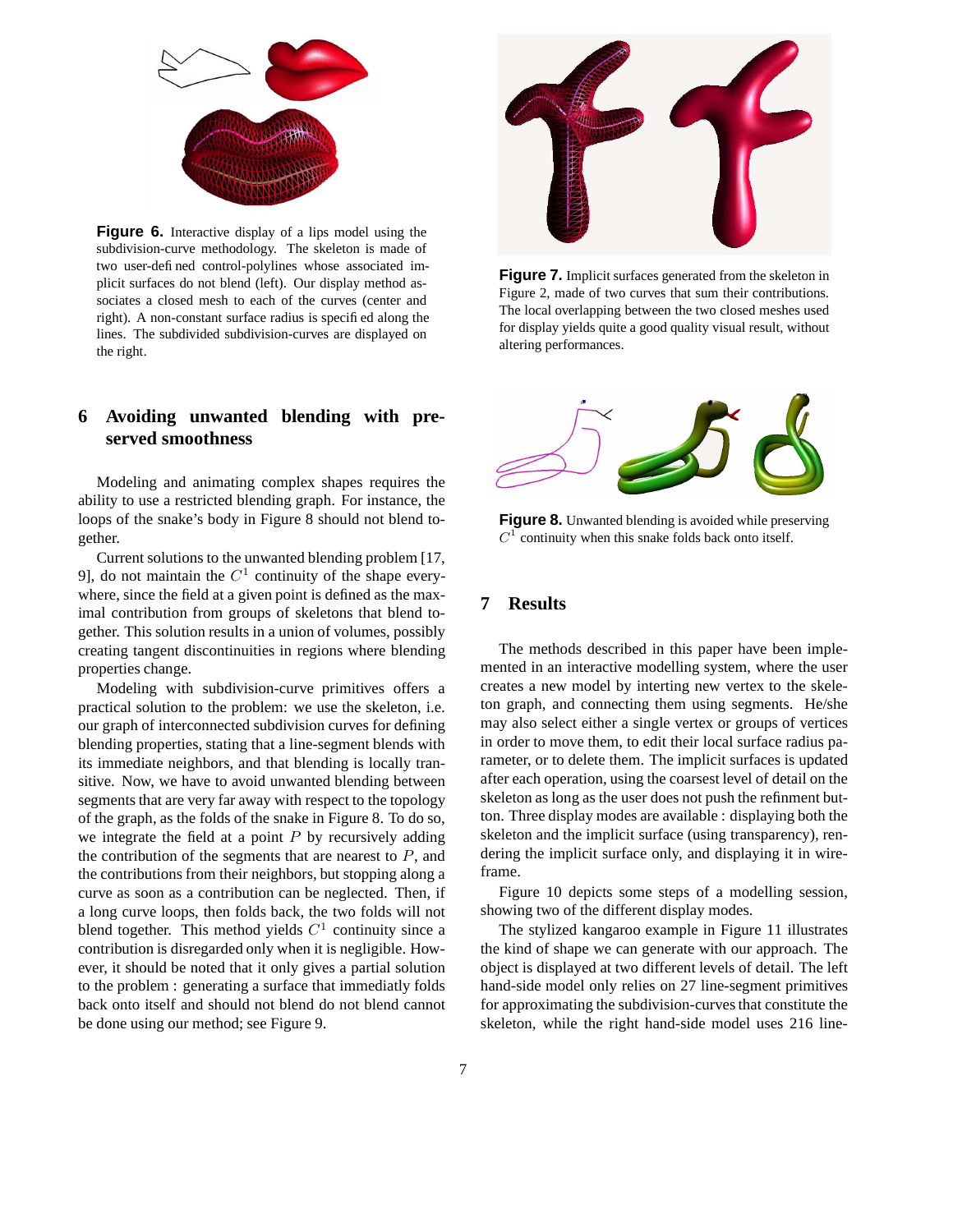

**Figure 9.** Unwanted blending misbehavior.

segments. Knowing that computing the field contribution of a line-segment takes a constant time, computing the surface on the left is about 8 times faster than computing the one on the right, if the same number of points are used to sample them.

In practice, there is usually no need to compute a fine mesh along a coarse version of a subdivision-curve as only a coarse representation of the object will be displayed. Figure 12 shows different representations of the same shape obtained by adapting the mesh resolution according to the resolution of the underlying skeleton. Figure 13 shows what kind of models can be designed using our modelling software. The coarse skeleton is made of 77 line-segments. Problems appear between the fingers of the toon because (in the computation of this picture only), vertices were not constrained to sample the territory of the line-segment they were attached to.

## **8 Conclusion**

Subdivision-curve primitives define free-form implicit surfaces that can be displayed in real-time by adjusting the LOD at which the implicit surface is computed. This is done in a framework of structured modeling, where objects are edited by applying deformations to the skeleton curve. These two features make the model very well suited to interactive modeling systems where the user could first display a coarse version of a shape, and then adjust details by "zooming" (i.e. increasing the LOD) in the region where the skeleton curve is to be edited.

Subdivision-curve primitives would also be a good model for generating animation sequences, since the skeleton curves give an intuitive way to apply motion and deformations to objects. If these primitives were used in an interactive animation system, an automatic, error-driven,refinement/simplification procedure would have to be settled for automatically tuning LODs, using criteria such as the size of a primitive on the screen.

Interesting future work would consist in extending our

Mello World!<br>Mello World!<br>Mello World! Hello World

**Figure 10.** Modeling with skeleton curves.

methodology to surface primitives, thus offering the possibility to model any 3D shape. A closed-form convolution primitive already exists for triangles [21], and could be used for generating subdivision-surface primitives based on triangle subdivision schemes. Closed-form primitives could also be searched for quadrilateral primitives, since many subdivision schemes such as Catmull-Clark scheme [22] rely on quadrilateral elements. Our solution to the unwanted blending is far from perfect since it requires large loops to avoid blending. Other solutions should be proposed to suppress this constraint.

**Acknowledgments:** The authors would like to thank Andrei Sherstyuk for his helpful suggestions, and Pauline Jepp for carefully re-reading the early version of this paper.

## **References**

[1] D. Attali and A. Montanvert. Computing and simplifying 2d and 3d semicontinuous sekeletons of 2d and 3d shapes. *Computer Vision and Image Understanding*, 67(3):261–273, Sept. 1997.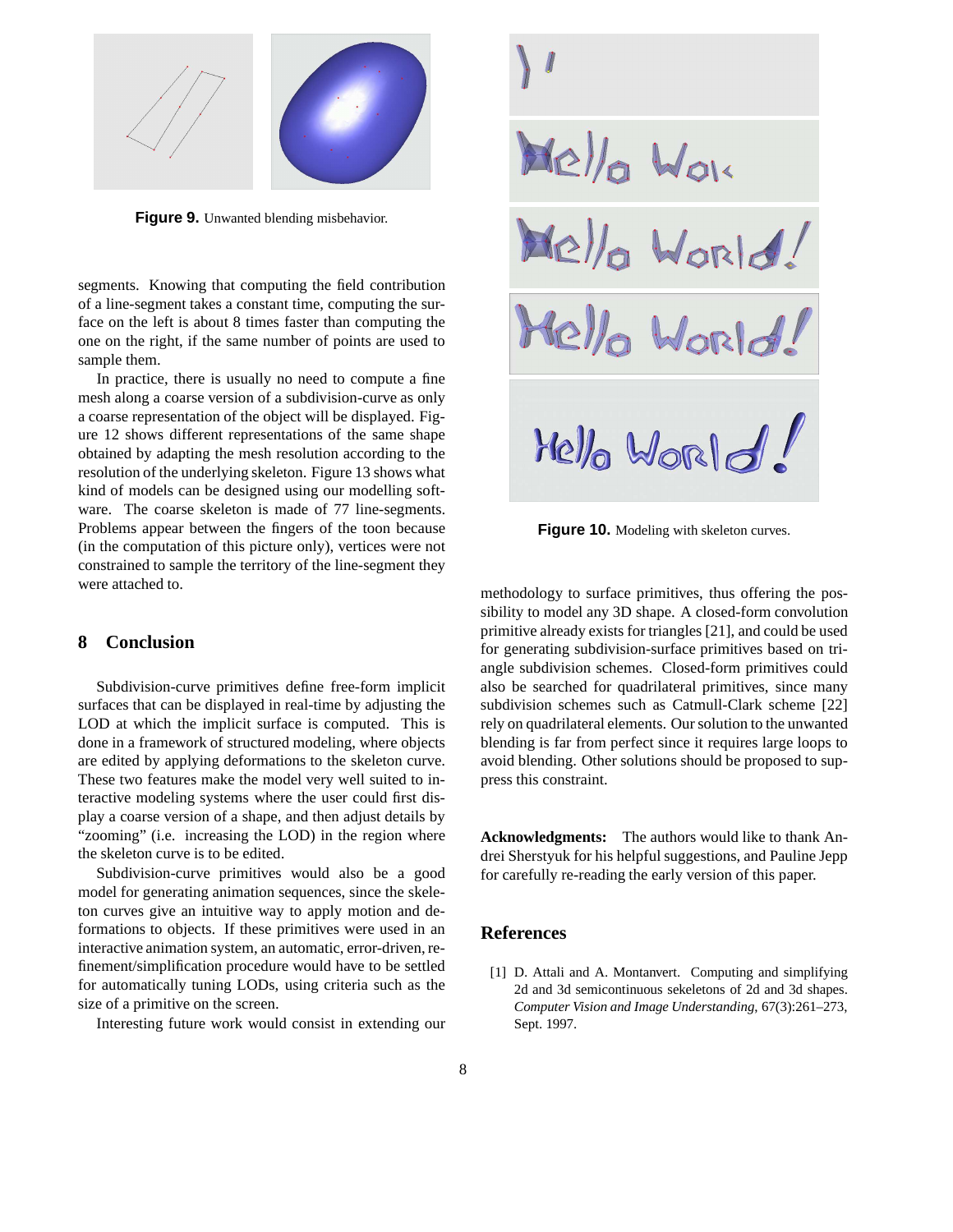

**Figure 11.** A stylized kangaroo modeled using subdivision curve primitives. Two different levels of detail are shown.



**Figure 12.** Representations of a surface at different LODs can be obtained by tuning both the resolution of the local meshes that sample the surface, and the resolution of its subdivision-curve skeletons. The left-hand-side model could be used when the object is far away, and the two other representations when it gets closer.

- [2] J. Blinn. A generalization of algebraic surface drawing. *ACM Transactions on Graphics*, 1(3):235–256, July 1982.
- [3] J. Bloomenthal. Skeletal design of natural forms. *PHD Thesis*, The University of Calgary, Jan. 1995.
- [4] J. Bloomenthal, C. Bajaj, J. Blinn, M.-P. Cani-Gascuel, A. Rockwood, B. Wyvill, and G. Wyvill. *Introduction to Implicit Surfaces*. Morgan Kaufmann, July 1997.
- [5] J. Bloomenthal and K. Shoemake. Convolution surfaces. *Computer Graphics*, 25(4):251–256, July 1991. Proceedings of SIGGRAPH'91 (Las Vegas, Nevada, July 1991).
- [6] J. Bloomenthal and B. Wyvill. Interactive techniques for implicit modeling. *Computer Graphics*, 24(2):109–116, Mar. 1990. Proceedings of Symposium on Interactive 3D Graphics.
- [7] M.-P. Cani and S. Hornus. Subdivision curve primitives: a new solution for interactive implicit modeling. In *Shape Modelling International*, Genova, Italy, may 2001. IEEE Computer Society Press.
- [8] M.-P. Cani-Gascuel. Layered deformable models with implicit surfaces. In *Graphics Interface (GI'98) Proceedings*, Vancouver, Canada, June 1998. A K Peters. Invited paper.
- [9] M.-P. Cani-Gascuel and M. Desbrun. Animation of deformable models using implicit surfaces. *IEEE Transactions*



**Figure 13.** A toon created with our interactive modelling system.

*on Visualization and Computer Graphics*, 3(1):39–50, Mar. 1997.

- [10] M. Desbrun, N. Tsingos, and M.-P. Cani-Gascuel. Adaptive sampling of implicit surfaces for interactive modeling and animation. *Computer Graphics Forum*, 15(5):319–327, Dec. 1996. A preliminary version of this paper appeared in *Implicit Surfaces'95*, Grenoble, France, may 1995.
- [11] E. Ferley, M.-P. Cani, and J.-D. Gascuel. Practical volumetric sculpting. *To appear in the Visual Computer, 2000*, 2000. A preliminary version of this paper appeared in *Implicit Surfaces'99*, Bordeaux, France, sept 1999.
- [12] E. Ferley, M.-P. Cani-Gascuel, and D. Attali. Skeletal reconstruction of branching shapes. *Computer Graphics Forum*, 16(5), Dec. 1997. An early version of this paper appeared in *Implicit Surfaces'96*, Eindhoven, The Netherlands, oct 1996.